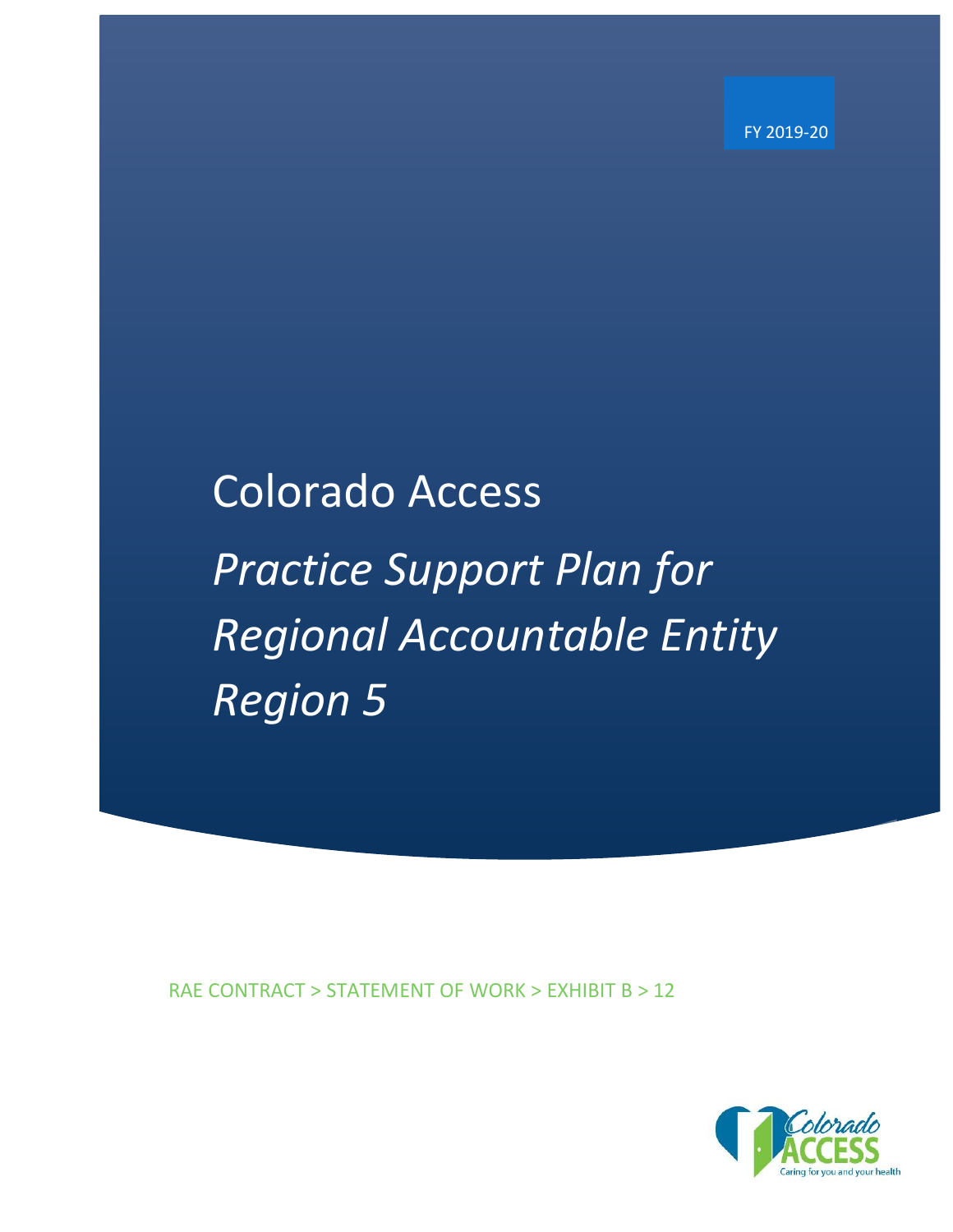# Table of Contents

#### **The contractor shall have a written practice support strategy that includes, but is not limited to, the following information:**

- The types of information and administrative support, provider trainings, and data and technology support the contractor will offer and make available to network providers.
- The practice transformation strategies it will offer to help practices progress along the Framework for Integration of Whole-Person Care (For more information, see [https://www.colorado.gov/healthinnovation/resources-9\)](https://www.colorado.gov/healthinnovation/resources-9).
- The administrative payment strategies the contractor will use to financially support providers.

#### **The Colorado Access Practice Support Strategy, and related, contractual Practice Support Plan, has been developed using:**

- A. Elements detailed specifically by the Colorado Department of Health Care Policy and Financing in the Regional Accountable Entity (RAE) Request for Proposals/draft contract (Section 5.14).
- B. The Colorado Access vision for a regionally transformed system; focused on improving health outcomes through a shared agenda that is collaboratively developed by the regional providers, Regional Accountable Entity (RAE), and other important stakeholders, and prioritizes mutually reinforcing activities.

| Information, Administrative Support, and Communication 2018 Accomplishments: 2     |  |
|------------------------------------------------------------------------------------|--|
| Information, Administrative Support, and Communication 2019 Proposed Activities: 3 |  |
|                                                                                    |  |
|                                                                                    |  |
|                                                                                    |  |
|                                                                                    |  |
|                                                                                    |  |
|                                                                                    |  |
|                                                                                    |  |
|                                                                                    |  |

*For more information, please contact Aaron Brotherson (Provider Engagement) or Shelby Kiernan (Practice Support).*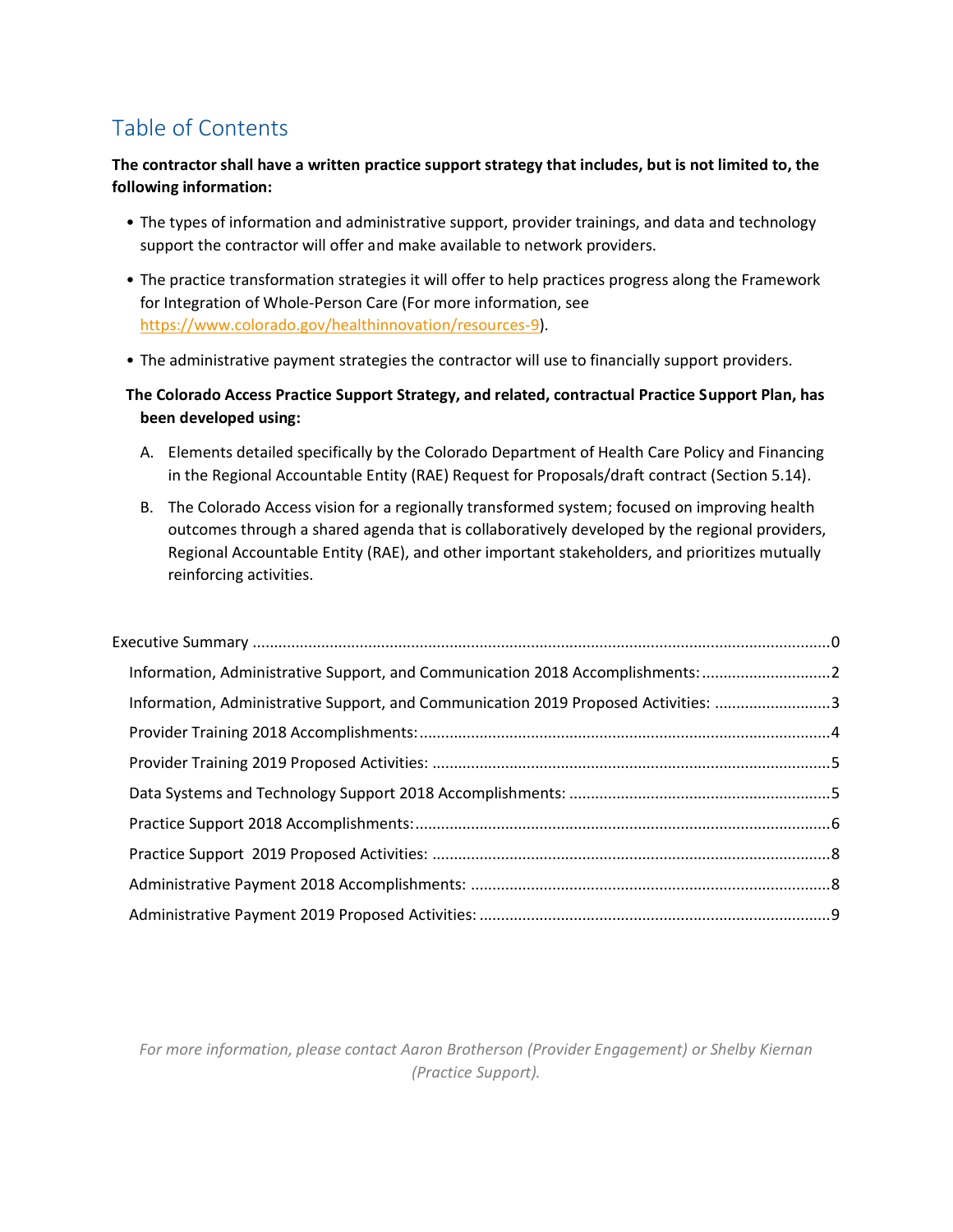# <span id="page-2-0"></span>Executive Summary

The Colorado Access practice support plan describes the high-level goals for each type of practice support required in the Regional Accountable Entity (RAE) Statement of Work. Each annual practice support plan report will detail specific activities and accomplishments as related to annual objectives of the concluding and upcoming fiscal years. The Colorado Access Practice Support Strategy and related contractual Practice Support Plan have been developed using elements detailed specifically by the Colorado Department of Health Care Policy and Financing (the Department) in the RAE Request for Proposals/draft contract. The Colorado Access vision for a regionally transformed system is focused on improving health outcomes through a shared agenda that is collaboratively developed by the regional providers, RAE, and other important stakeholders, and prioritizes evidence-based, mutually reinforcing activities. Colorado Access is in a unique situation, as the two Colorado Access regions are both predominantly urban and have several providers who are contracted in both regions. As a result, most practice support activities/interventions are the same based on regional needs but are customizable and targeted based on individual practice needs. Colorado Access practice support activities are consistent for members throughout the network, including up to 90,000 members in Region 5 who are enrolled in Denver Health Medicaid Choice (DHMC). These members are served by Denver Health providers who are contracted with both the Managed Care Organization (MCO) and the RAE. While the MCO support activities are different and outlined in Denver Health Medical Plan's report, the members and providers attributed to the MCO benefit from the Colorado Access work outlined in this report. Further, as the Denver Health Medical Plan (DHMP) is a closed network, Colorado Access does not work directly with DHMP, per se, on practice transformation efforts. However, DHMP delegates provider responsibilities and network provider roles to Denver Health and Hospital Authority (DHHA), which administers Denver Health primary care clinics. These clinics function as ECPs within the COA network and receive the same practice transformation support and training that all COA ECPs receive. Through this direct support of DHHA clinics and providers, COA is, by extension, supporting and collaborating with DHMP in all practice support functions, including those within the Whole Person Framework. For further information, please refer to updated Provider Support Plan, which has been updated to specifically target the whole person framework requirement.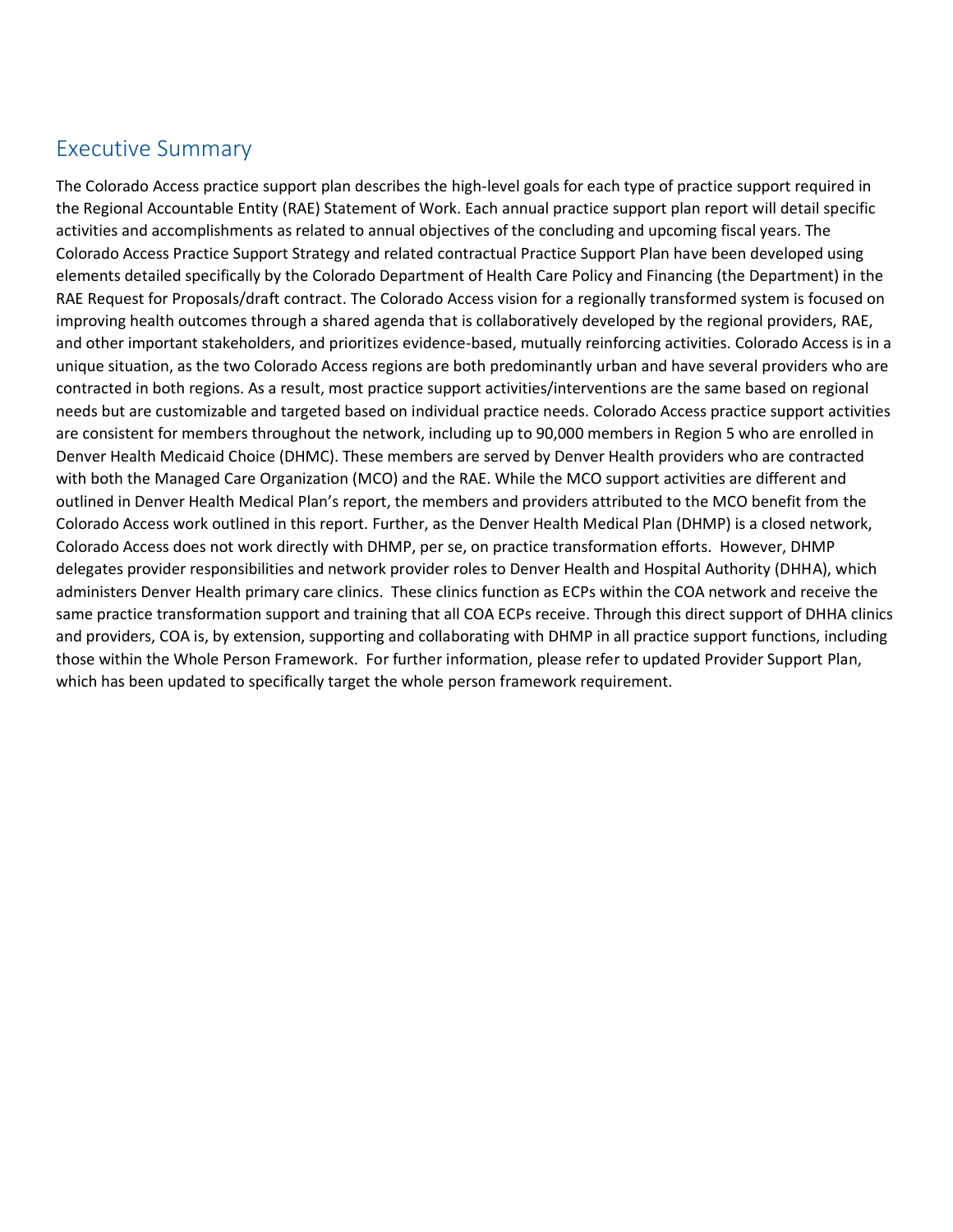*The types of information and administrative support, provider trainings, and data and technology support the contractor will offer and make available to network providers*





Deliver practice support and assistance based on the pay for performance measures and other program aims in order to help practices adopt evidence-based approaches that meet the needs of their populations*.*

*The administrative payment strategies the contractor will use to financially support providers.*

**ADMINISTRATIVE PAYMENT**



Increase the number of practices able to be successful under alternative/value based payment Medicaid models.

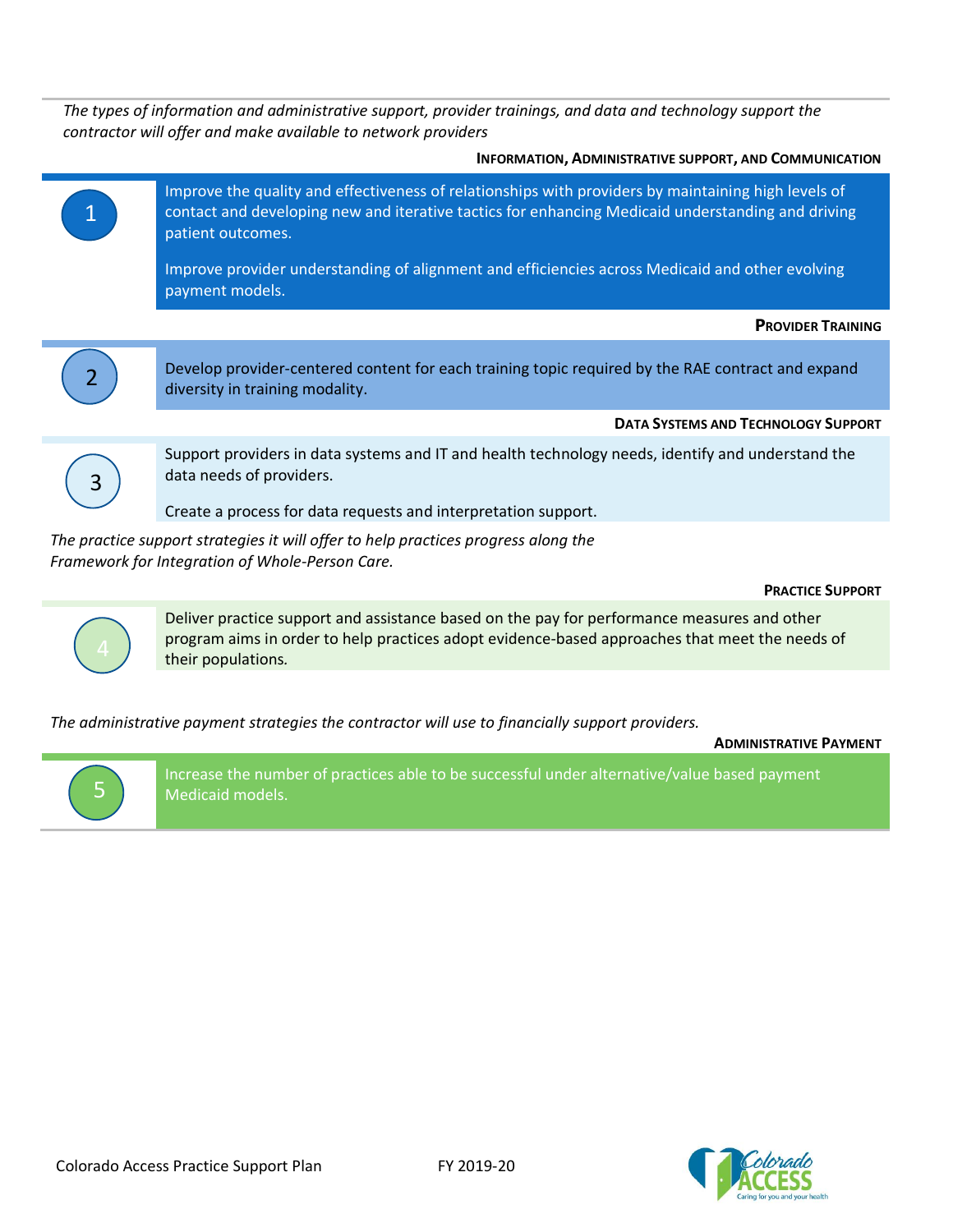#### • **INFORMATION, ADMINISTRATIVE SUPPORT, AND COMMUNICATION**

Improve the quality and effectiveness of relationships with providers by maintaining high levels of contact and developing new, and iterative tactics for enhancing Medicaid understanding and driving patient outcomes.

Improve provider understanding of alignment and efficiencies across Medicaid and other evolving payment models.

#### <span id="page-4-0"></span>Information, Administrative Support, and Communication<sup>1</sup> 2018 Accomplishments:

- A. Deliver signature personal customer service and increase our annual number of provider contacts through multiple modalities (i.e. telephonic, email, in-person, virtual)
	- 1. The provider relations team managed 55,859 individual contacts with providers over the last 12 months in their ongoing support and education of the network. Additionally, provider relations has done multiple outreaches to providers on such things as Alternative Payment Model (APM) measures, adoption of the Data Analytics Portal (DAP), RAE panel sizes and open and closed panels. These outreach activities, along with day-to-day support of the provider network has increased the number of provider contacts and strengthened connections with contracted providers. These strengthened relationships with providers have led to a more proactive approach to issues resolution on the part of both providers and Colorado Access.
	- 2. Team members from AccessCare Services, practice support and provider relations frequently conduct joint in-person meetings with primary care providers to maximize sharing of information and relationship development. Providers have responded favorably to this "tag-team" approach and stated their appreciation of the Colorado Access effort to streamline points of contact. The internal coordination allows providers to have all questions answered at once by the correct subject matter expert, which contributes to reduced provider burden, less duplication of work among internal teams, and improved provider satisfaction.
- B. Increase the quantity and quality of informational material that is available to practices (by increasing the frequency of monthly provider newsletter and email updates to once per month) to provide concise, targeted information.
	- 1. In FY 2018-19 Colorado Access was able to expand the reach of the Navigator provider newsletter to more than 6,000 providers in the network and increased the frequency to monthly. The number of articles was also increased and the content was organized by line of business to ensure that providers can easily find relevant and helpful information. In addition to the expansion of the newsletter, materials were developed for providers to educate them on Colorado Access support areas such as telehealth, practice supports, quality improvement and population health.
	- 2. Colorado Access has supported providers in their understanding of alignment and efficiencies across Medicaid and other state programs through tactics such as: synthesis and summary documents, newsletter updates, in-person consultation, etc.

<sup>&</sup>lt;sup>1</sup> Future Practice Support annual reports will include an evaluative summary of the concluding year's accomplishment highlights as well as the objectives for the coming year.



1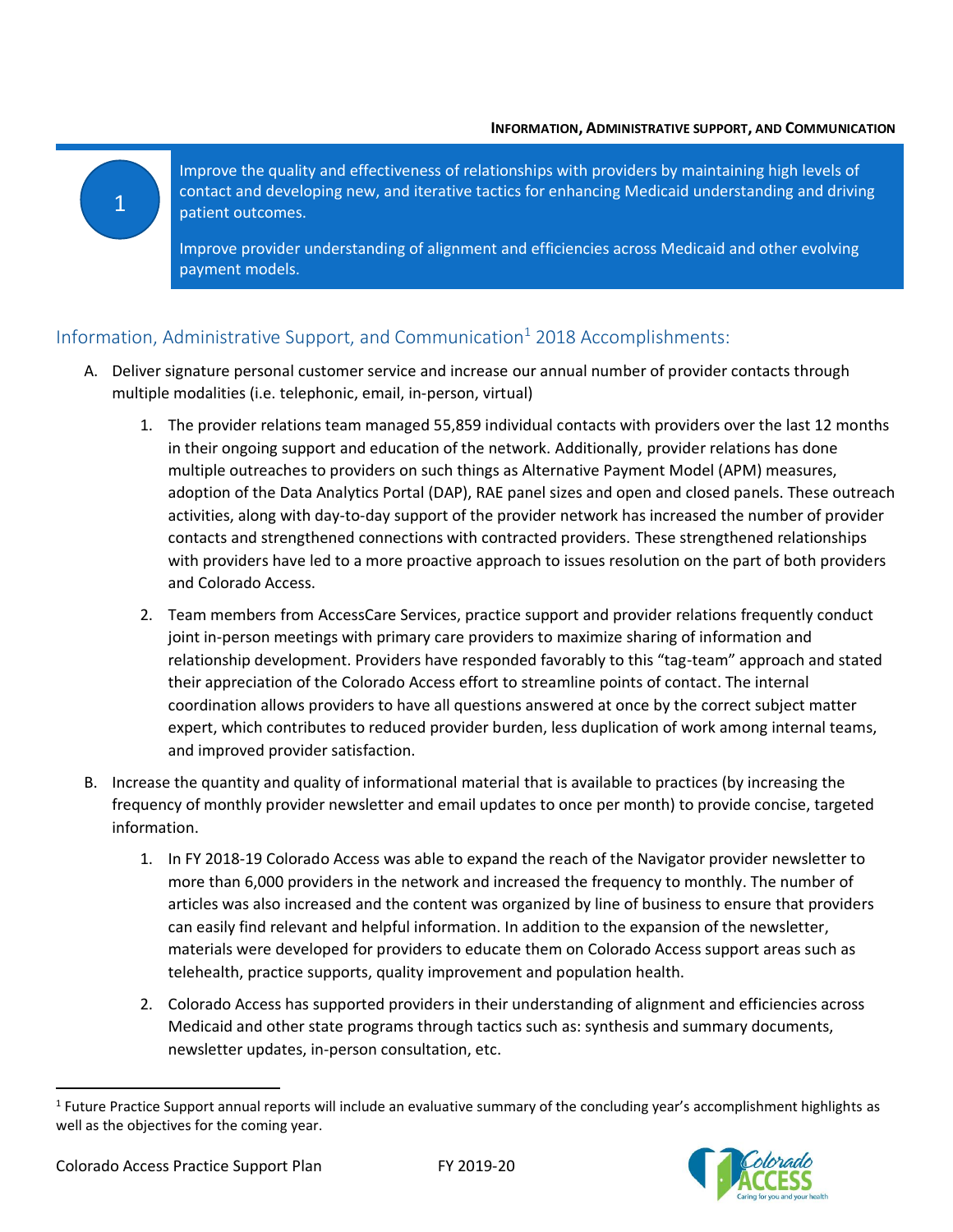- C. Increase the quantity and quality of in-person provider trainings by organizing a minimum of three practice forums in 2018-19 that give primary and specialty care providers, community partners, and other RAE stakeholders, including the Department, opportunities for information sharing and prepared presentations about integrated care and other relevant training topics.
	- 1. In FY 2018-19, Colorado Access hosted three provider forums and one provider networking opportunity with attendance between 80 and 150 providers and/or clinic staff members. The trainings and topic discussions provided were relevant to the mission and success of the RAE. Topics have included key performance indicator (KPI) overview, telehealth, behavioral health documentation strategies, trauma informed care and a training on the Department's Data Analytics Portal. Behavioral health providers have now been added to these forums to promote whole person care and the integration of behavioral and physical health within the RAE.
	- 2. In the past year, Colorado Access, through the provider relations team, held pre and post RAE go- live town hall meetings to kick off the implementation of the RAE, educate providers on relevant changes they could expect, and gave an overview on the RAE in general. Additionally, there has been education on the APM program and how it aligns with other Medicaid initiatives. Colorado Access has also supported the adoption of the Department's Data Analytics Portal to help providers understand and align the KPIs with the rest of their work caring for Medicaid members.

### <span id="page-5-0"></span>Information, Administrative Support, and Communication<sup>2</sup> 2019 Proposed Activities:

- A. Continue to deliver personalized customer service and increase the annual number of provider contacts through multiple modalities (i.e., telephonic, email, in-person, virtual) to increase provider satisfaction as measured year over year.
- B. Increase the quality of informational material that is available to practices with more varied content for providers and more precisely tracking readership to measure effectiveness. Also expand the information about provider services through the Colorado Access website to increase provider understanding of RAE goals and objectives.
- C. Conduct a minimum of three provider forums in 2019-2020 that include both behavioral and physical health providers along with specialty care providers, community partners, and other RAE stakeholders, including the Department, and measure attendee satisfaction at each to measure relevance and usefulness of presented information.
- D. Continue to support providers in their understanding of alignment and efficiencies across Medicaid and other state programs through tactics such as synthesis and summary documents, newsletter updates, in-person consultation, targeted training, etc. to help limit the burden on providers in their day-to-day work of serving members.
- E. Conduct a provider survey to assess the level of satisfaction with Colorado Access and utilize responses to gauge additional educational and training needs of providers. This tool will help measure the effectiveness of outreaches, training-webinar, training-informal, in-person trainings, and provider services to ensure provider satisfaction.

<sup>&</sup>lt;sup>2</sup> Future Practice Support annual reports will include an evaluative summary of the concluding year's accomplishment highlights as well as the objectives for the coming year.

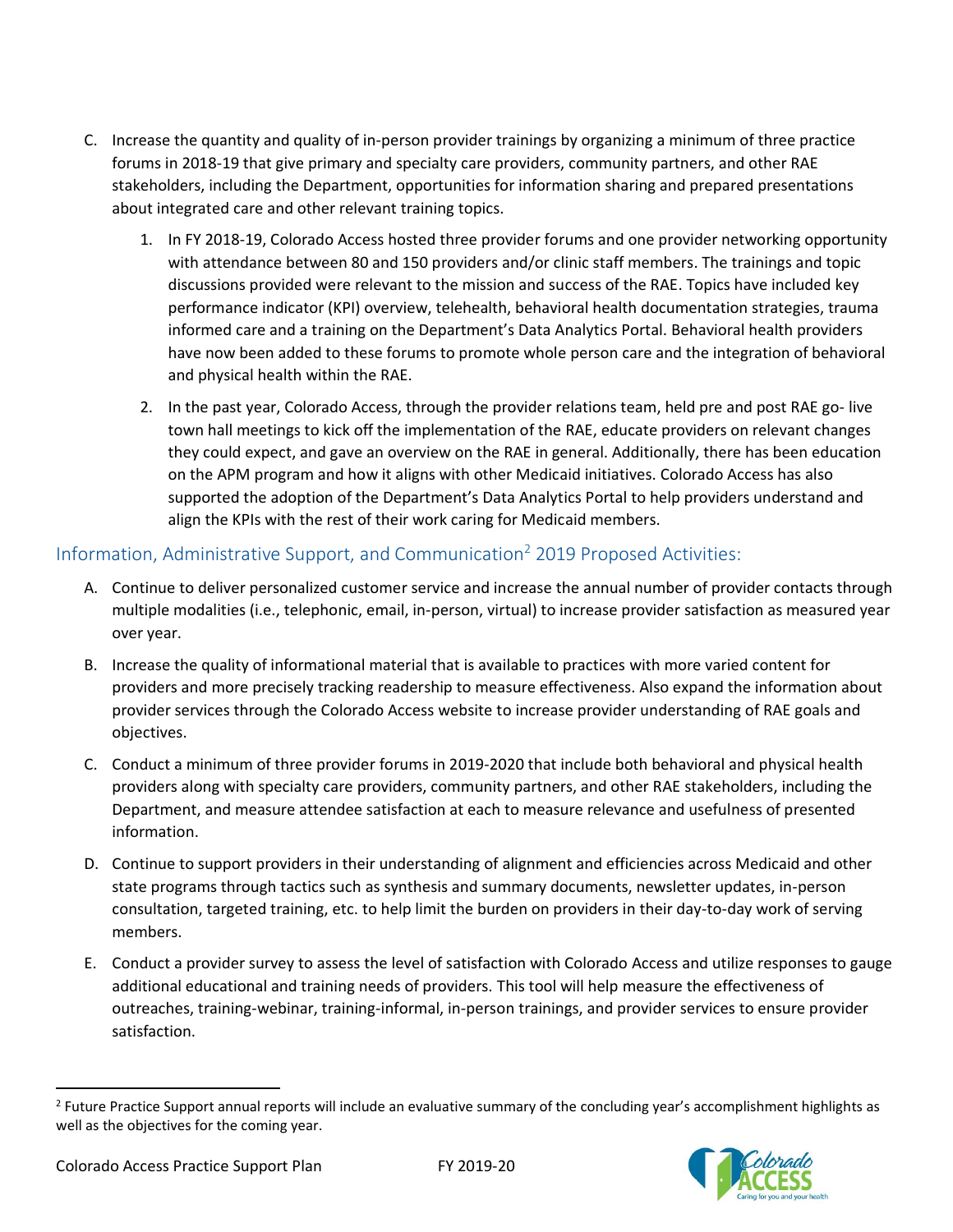2

Develop training modules for each training topic required by the RAE contract and expand diversity in training modality

## <span id="page-6-0"></span>Provider Training<sup>3</sup> 2018 Accomplishments:

- A. Deliver provider training that supports regional health strategy initiative, KPIs, and other RAE program aims.
	- 1. The provider relations team conducts monthly webinars that are available to any contracted provider. These trainings include important details on how to interact with Colorado Access as well as an overview of the RAE. The provider relations team is also available to provide in-person training at the provider's location, when requested. Since July 2018, the Colorado Access provider relations team has conducted more than 2,800 trainings by webinar, in person, or over the phone. Some of the trainings include a RAE overview, training on both the Colorado Access and the Department provider portals, the APM, attribution and payments, and KPIs.
	- 2. Colorado Access has contracted with AccessCare Services to conduct educational "lunch and learn" presentations. These have been offered to 29 provider entities utilizing the Virtual Care Collaboration and Integration (VCCI) program. These presentations focus on a wide variety of topics, such as depression and anxiety, ADHD, bipolar disorder, weight management/eating behaviors, and creating crisis protocols. They are led by a licensed professional counselor and psychiatrist, and discuss information related to clinical diagnosis, assessment, and prescribing psychotropic medications. Throughout this series, providers are encouraged to bring case questions for the specialists to answer.
	- B. Update the Colorado Access training inventory and ensure all contractually required training topics are available and kept up-to-date in an ever-changing environment.
		- 1. The provider relations team developed 18 new provider training modules per the RAE contract that support the efforts of the RAE program aims. All trainings that are outlined in section 12.9.3 are available to contracted providers. Trainings are also made available through the Colorado Access website and the provider relations team provides individual practice level trainings in person or by webinar.
	- C. Develop a tracking mechanism and have capability to report on which providers completed which trainings using which modalities by the end of FY 2018-19
		- 1. Colorado Access has been working to develop an online interactive training tool that will allow for ondemand video trainings to the provider network. This tool will allow for tracking the number of trainings taken by the provider network, as well as embedding learning questions to monitor provider understanding.
	- D. Improve the availability of diverse training modalities at end versus start of FY 2018-19.

<sup>&</sup>lt;sup>3</sup> Future Practice Support annual reports will include an evaluative summary of the concluding year's accomplishment highlights as well as the objectives for the coming year.

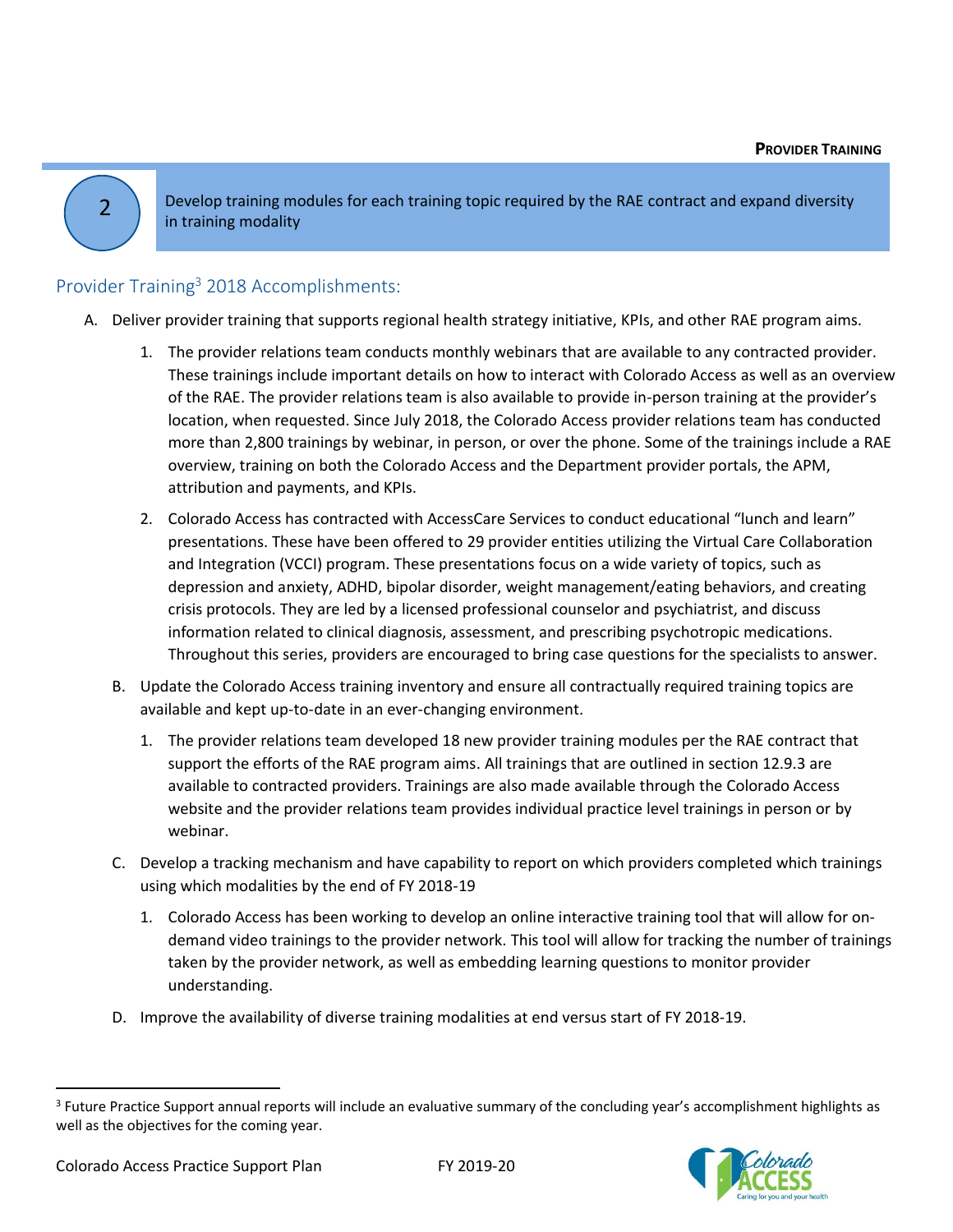1. Colorado Access has been working to develop video trainings to supplement the current PowerPoint and webinar-based trainings. Exploration has also begun into a new web-based tool that allows providers to view these videos on demand. Additionally, Colorado Access is looking to develop educational videos for providers that are available on the Colorado Access website.

#### <span id="page-7-0"></span>Provider Training <sup>4</sup>2019 Proposed Activities:

3

- A. Continue to update and deliver provider training that supports regional health strategy initiative, KPIs, and other RAE program aims.
- B. Update the Colorado Access training inventory and ensure all contractually required training topics are available and kept up-to-date in an ever-changing environment.
- C. Leverage the Colorado Access internal training systems to provide on-demand interactive training materials to providers online while allowing for better tracking and reporting.

#### **DATA SYSTEMS AND TECHNOLOGY SUPPORT**

Support providers in data systems and IT and health technology needs, identify and understand the data needs of providers.

Create a process for data requests and interpretation support.

### <span id="page-7-1"></span>Data Systems and Technology Support<sup>5</sup> 2018 Accomplishments:

- A. Identify and document the most significant unmet data needs of practices.
	- 1. Many practices shared an inability to identify youth in foster care or track the members assigned to them. Colorado Access was able to address this by posting monthly member lists, by contracted entity, to the Colorado Access Provider Portal and has trained all practices with an attribution of more than 1,000 members on how to access and filter these reports to get member lists that are actionable for them. Providers noted that monitoring their status in meeting the Department's KPI's had been a challenge given the delay in updated data being posted to the Department's Data Analytics Portal.
	- 2. KPI data has been a frequent need identified by providers. To help build further trust in the Data Analytics Portal as the ultimate source of truth, Colorado Access has developed individual practice site reports that will clearly outline how many service types are needed to meet KPI targets for both the practice site and region. These reports are intended to complement DAP data and help providers prioritize KPI activities in support of their members and Colorado Access regional goals. These reports will be made available through the new provider portal which allows for sharing data securely.
- B. Assist providers in developing capacity to access, analyze, and use data.
	- 1. While practices vary in their level of sophistication in the development and use of registries to track patients with chronic and/or co-occurring conditions, 87% responded in the PCMP Assessment that they had the ability to query their electronic medical records to determine patients with specific conditions. Conducting some "deeper dives" into claims data to assess how many contracted providers' assigned

<sup>&</sup>lt;sup>5</sup> Future Practice Support annual reports will include an evaluative summary of the concluding year's accomplishment highlights as well as the objectives for the coming year.



<sup>4</sup> Future Practice Support annual reports will include an evaluative summary of the concluding year's accomplishment highlights as well as the objectives for the coming year.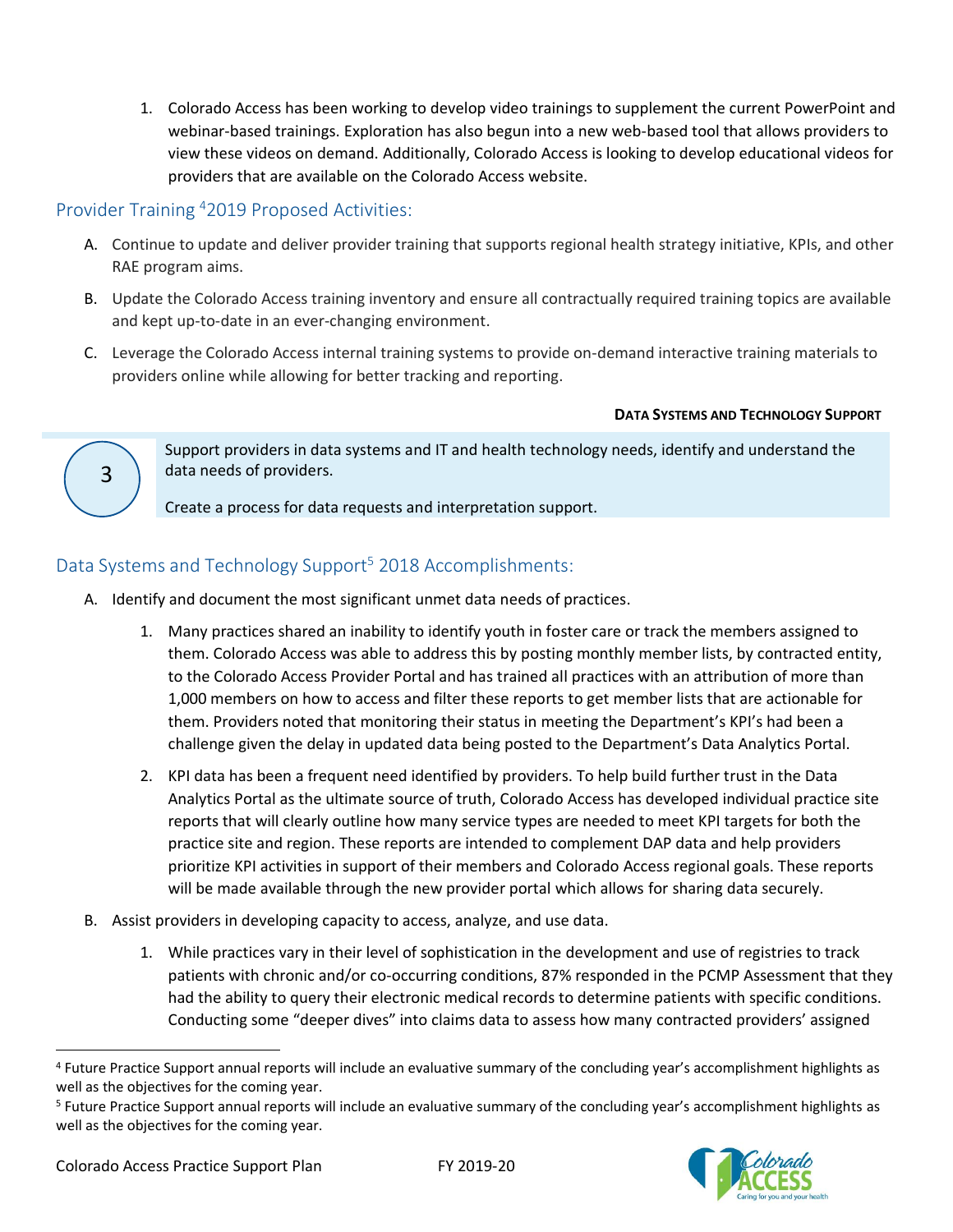members are receiving care from other providers will provide a clearer picture of possible misses in engagement.

2. In the fall of 2018, the Provider Enhanced Payment Report (PEPR) was developed, which provided member demographic information that was unavailable through the DAP at the time. Colorado Access has added attribution reason and eligibility codes to the report to make it easier for providers to sort and filter member level data in one place to help them meet their goals. With each revision to the report, a summary of changes has been provided, as well as clear definitions and action steps to ensure that Colorado Access helps with data analysis and use, but also to ensure that the data provided is complementary and not duplicative to what already exists.

## Data Systems and Technology Support<sup>6</sup> 2019 Proposed Activities:

- A. Assist more providers in their capacity to access, analyze and use data to drive performance on RAE initiatives and priorities.
- B. Expand upon the number and types of data and reports that are pushed to providers through the Colorado Access provider portal in order to give providers more tools to meet regional KPIs/incentives.
- C. Continue to improve upon our standardized tool to evaluate provider performance.

**PRACTICE SUPPORT**



Deliver practice support and support assistance based on the Pay for Performance Measures and other program aims in order to help practices adopt evidence-based approaches that meet the needs of their populations*.*

## <span id="page-8-0"></span>Practice Support<sup>7</sup> 2018 Accomplishments:

- A. Develop materials to educate providers about methods, principles, best practices and benefits of practice support.
	- 1. This year, all Colorado Access provider-facing departments created standardized flyers that highlight the services and supports they offer. This collaborative effort resulted in streamlined communication to providers, as well as strengthening the brand presence. Further, the content developed will feed the new Colorado Access website provider section.
- B. Develop a process/best practice for evaluating practice strengths, weaknesses, and feasible practice support goals as aligned with regional priorities, the right level of practice support, and individualized practice support plans.
	- 1. An assessment tool was developed with the intention of determining the readiness of primary care medical providers to meet contractual obligations and RAE Key Performance Indicators. COA will utilize results from the assessment to direct providers to needed trainings and resources with a focus on those

<sup>&</sup>lt;sup>7</sup> Future Practice Support annual reports will include an evaluative summary of the concluding year's accomplishment highlights as well as the objectives for the coming year.



<sup>&</sup>lt;sup>6</sup> Future Practice Support annual reports will include an evaluative summary of the concluding year's accomplishment highlights as well as the objectives for the coming year.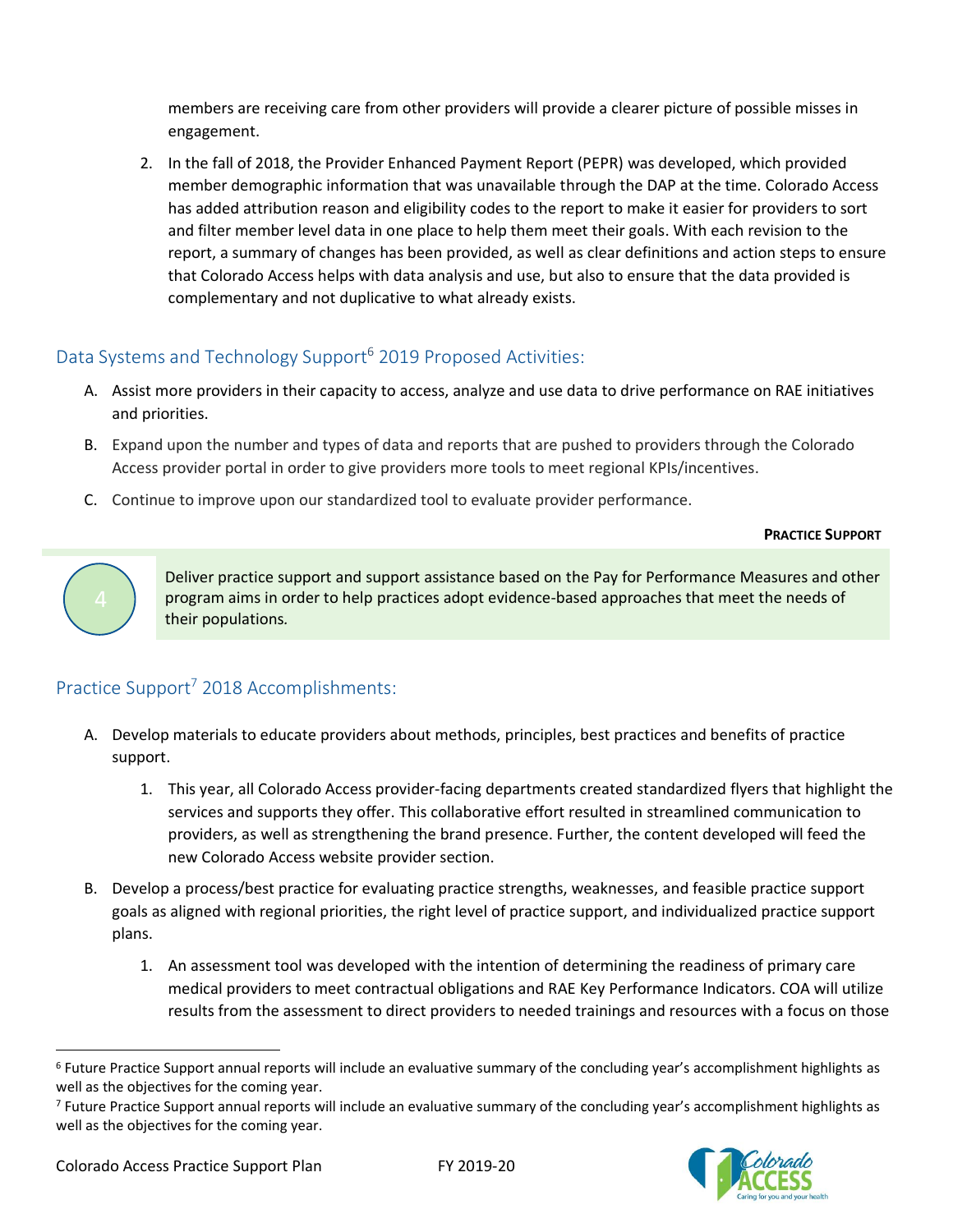which already exist both internally and within the community, and will evaluate the success of interventions offered to practices to help inform development of any future/ongoing interventions. The assessment was sent out in waves between mid-October 2018 and early Jan 2019 to 123 contracted PCPs in Regions 3 and 5, representing 276 individual clinics. Data was collected on 93% of the individual clinics within Regions 3 and 5. Follow-up validation was conducted with 57 practices with attribution of 1,000 or more members who had indicated activation in addressing the state's primary care key performance indicators. Additional guidance on implementing best practices and/or improving workflows, where indicated, were offered depending upon the identified needs and interests of the PCPs. The PCPs were also asked about processes they had in place to address high cost health conditions including asthma, COPD, diabetes, and hypertension. The Practice Support Team is exploring how other PCPs might replicate identified promising or best practices interventions described during the validation visits.

Over the next SFY, Colorado Access will work to align expectations, deliverables and work demands of providers as they pertain to PAC, the performance plan work, and practice support tools. This includes aligning the target populations identified, support tools made available, deliverables, focus areas, etc. The PAC SFY1920 milestones will focus on improving coordination across the inpatient and outpatient systems, with milestones focused on creating shared learning opportunities across the network. Please review the forthcoming SFY1920 PAC work plans due to the Department in mid-September for more information.

- 2. The practice support team has developed a strong collaboration with AccessCare Services, a subsidiary of Colorado Access, in order to provide telehealth workflow implementation in the primary care setting. This work has expanded behavioral health access for members and reduced the provider burden and expense to get an integrated care program up and running. Additionally, the practice support team has provided telehealth workflow implementation trainings to 15 primary care clinics to ensure that best practices for integrated care are scaled throughout our network.
- C. Develop a process/best practice for aligning RAE practice supports with practices' existing work and relationships with their designated practice transformation organization (PTO) or in collaboration with a thirdparty PTO, if applicable.
	- 1. As a payor and State Innovation Model (SIM) PTO, Colorado Access worked closely with practices to help them apply for SIM. Colorado Access is contracted with 21 practices in Region 5 who are SIM practices through cohorts 1, 2 and 3. Although Colorado Access was not chosen as a PTO by any of the SIM practices, close collaboration with those practices chosen ensured that they were helped to further support their integrated care program through workflow assistance, financial assistance, partnership with mental health centers, and technical assistance when requested. Rather than duplicating efforts, practice facilitators made certain SIM activities were closely aligned. This past quarter, the Colorado Access practice support team attended all SIM learning collaboratives, which provided the opportunity to network with SIM providers, as well as reinforce support of the program goals and objectives. Colorado Access is now working with all of the SIM practices in Region 5 to help them sustain their integrated care programs now that SIM funding and support has concluded.
	- 2. The Colorado Access practice facilitator who works with enhanced clinical partners (ECPs) has aligned work with shared providers participating in the Accountable Care Network (ACN) program from Colorado Community Health Alliance (CCHA). As a result, CCHA and Colorado Access have joint meetings with five shared entities. This has aligned KPI work, streamlined reporting, and minimized the provider

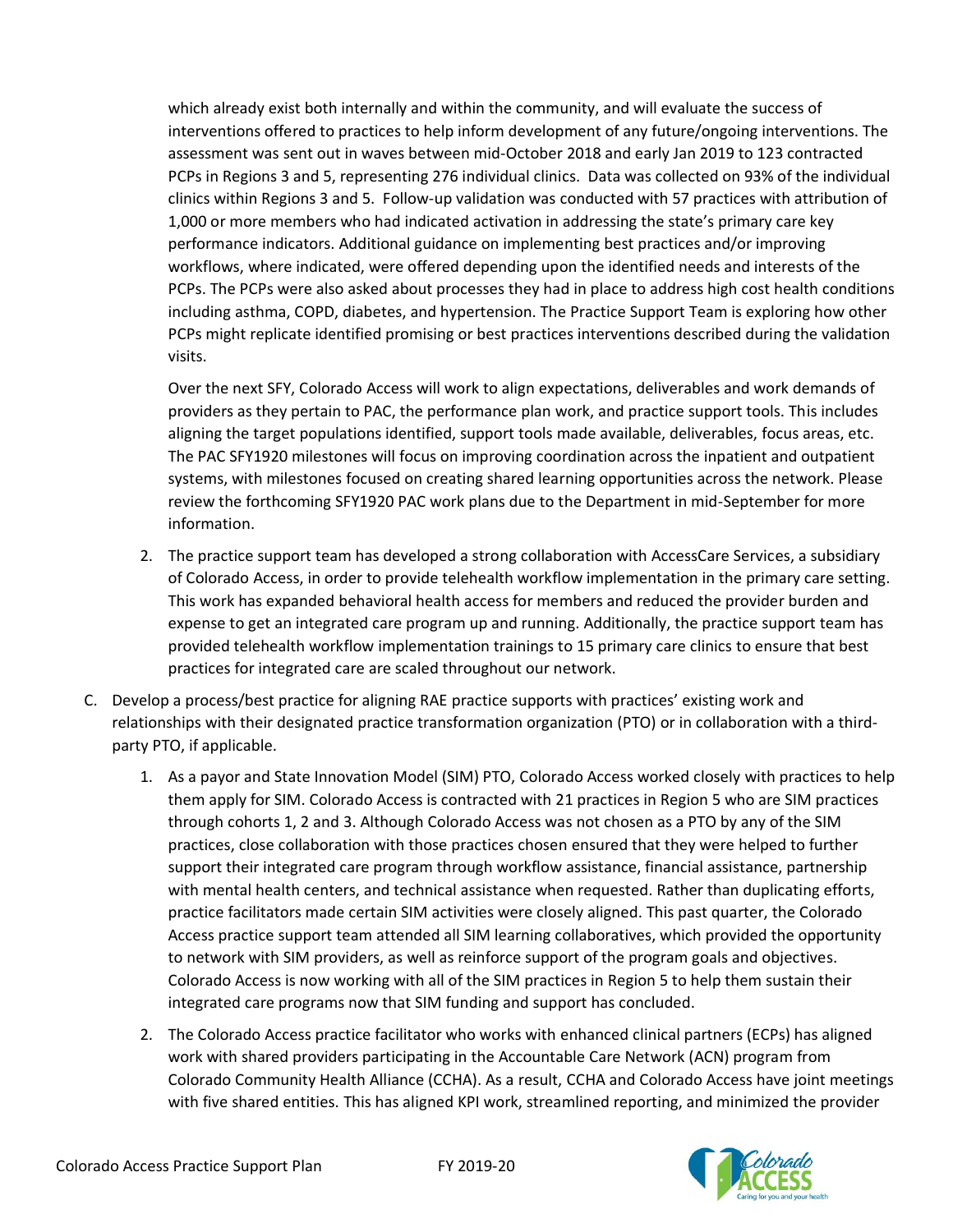burden for those who participate with multiple RAEs. The feedback from providers has been overwhelmingly positive and Colorado Access is consistently told by shared providers that the spirit of collaboration is one of the most positive things to come from the RAE program.

#### <span id="page-10-0"></span>Practice Support<sup>8</sup> 2019 Proposed Activities:

- A. Expand upon the brand building work completed this year by standardizing, marketing and packaging practice support tools to ensure practices are met where they are and add value to their work.
- B. Continue focused and in-person practice facilitation work with prioritized practices identified by the provider assessment results to drive KPI performance and increase incentive dollars flowing into the network.
- C. Implement a two-phased approach to support identified practices for whom high numbers of impactable members have been identified and drive cost containment activities for high cost members.

#### **ADMINISTRATIVE PAYMENT**



Increase the number of practices able to be successful under alternative/value-based payment Medicaid models.

#### <span id="page-10-1"></span>Administrative Payment<sup>9</sup> 2018 Accomplishments:

- A. Develop a Colorado Access alternative payment model and a means of evaluating success.
	- 1. Colorado Access has developed an alternative payment model utilizing the Accountable Care Collaborative (ACC) administrative payment dollars. This model pays network PCPs above the required \$2.00 minimum as a base payment, and PCPs can then earn additional funds by performing value-adding services or otherwise engaging the ACC model in additional ways, such as focusing on containing health care costs, integrating their practices, providing population management and care coordination, among others. These additional funds are stratified by pediatric and family/adults PCPs.
	- 2. As Colorado Access values its regional partners and wants to ensure the success of the APM, Colorado Access deliberately engaged the regional governing councils to collectively guide the distribution of the physical and behavioral health incentive dollars in a manner that rewards regional performance, guides providers towards active participation in the regional goals, and is also both transparent and defensible.
	- 3. In incentivizing PCPs to provide services beyond the standard, fee for service (FFS) reimbursable codes, and in employing the regional governing councils in development and assessment of the model, Colorado Access enhanced engagement of providers with members and the regional ACC focus.
- B. Align the APM with RAE pay for performance goals, leading indicators toward those goals, and other RAE program aims.
	- 1. To prepare practices for APMs, the Colorado Access director of payment reform and a medical director cross-walked measures that aligned with other programs like SIM and CPC+ to help practices align

<sup>&</sup>lt;sup>9</sup> Future Practice Support annual reports will include an evaluative summary of the concluding year's accomplishment highlights as well as the objectives for the coming year.



<sup>&</sup>lt;sup>8</sup> Future Practice Support annual reports will include an evaluative summary of the concluding year's accomplishment highlights as well as the objectives for the coming year.